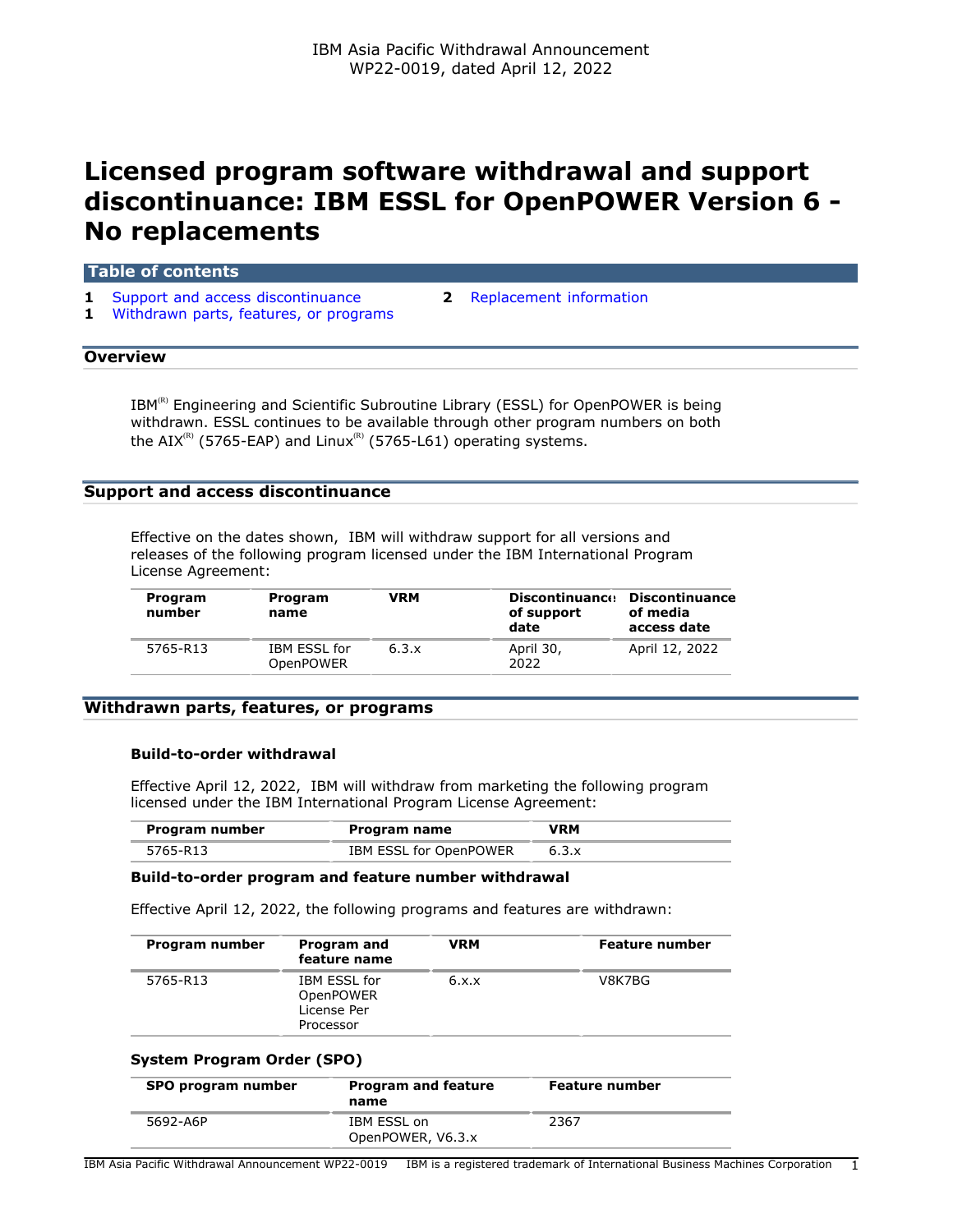#### **Software maintenance programs**

| <b>Maintenance PID number</b> | <b>Description</b>                                  |                                                              |
|-------------------------------|-----------------------------------------------------|--------------------------------------------------------------|
| 5771-R13                      |                                                     | Software Maintenance 1-year registration<br>+ 1-year renewal |
| 5773-R13                      |                                                     | Software Maintenance 3-year registration<br>+ 3-year renewal |
| 5771-R14                      |                                                     | Software Maintenance After License                           |
| Program number                | <b>Feature description</b>                          | <b>Feature number</b>                                        |
| 5771-R13                      | SW Maintenance 1-Year<br>Registration Per Processor | 2351                                                         |
| 5771-R13                      | SW Maintenance 1-Year<br>Renewal Per Processor      | 2352                                                         |
| Program number                | <b>Feature description</b>                          | Feature number                                               |
| 5773-R13                      | SW Maintenance 3-Year<br>Registration Per Processor | 1917                                                         |
| 5773-R13                      | SW Maintenance 3-Year<br>Renewal Per Processor      | 1918                                                         |

#### *5771-R14 - Software Maintenance After License*

| Program number | <b>Feature description</b>                    | Feature number |
|----------------|-----------------------------------------------|----------------|
| 5771-R14       | SW Maintenance After<br>License Per Processor | 2356           |

# <span id="page-1-0"></span>**Replacement information**

There is no replacement for the withdrawn program.

# **Order processing**

Orders received on or after the effective date of withdrawal will not be filled. Client requested arrival dates (CRADs), if any, must be prior to the effective date of withdrawal.

# **Technical support**

Technical support is withdrawn effective April 30, 2022. Support extensions are not available.

See the [IBM Support](https://www.ibm.com/support) website for product support information.

# *Trademarks*

IBM and AIX are registered trademarks of IBM Corporation in the United States, other countries, or both.

The registered trademark Linux® is used pursuant to a sublicense from the Linux Foundation, the exclusive licensee of Linus Torvalds, owner of the mark on a worldwide basis.

Other company, product, and service names may be trademarks or service marks of others.

# *Terms of use*

IBM products and services which are announced and available in your country can be ordered under the applicable standard agreements, terms, conditions, and prices in effect at the time. IBM reserves the right to modify or withdraw this